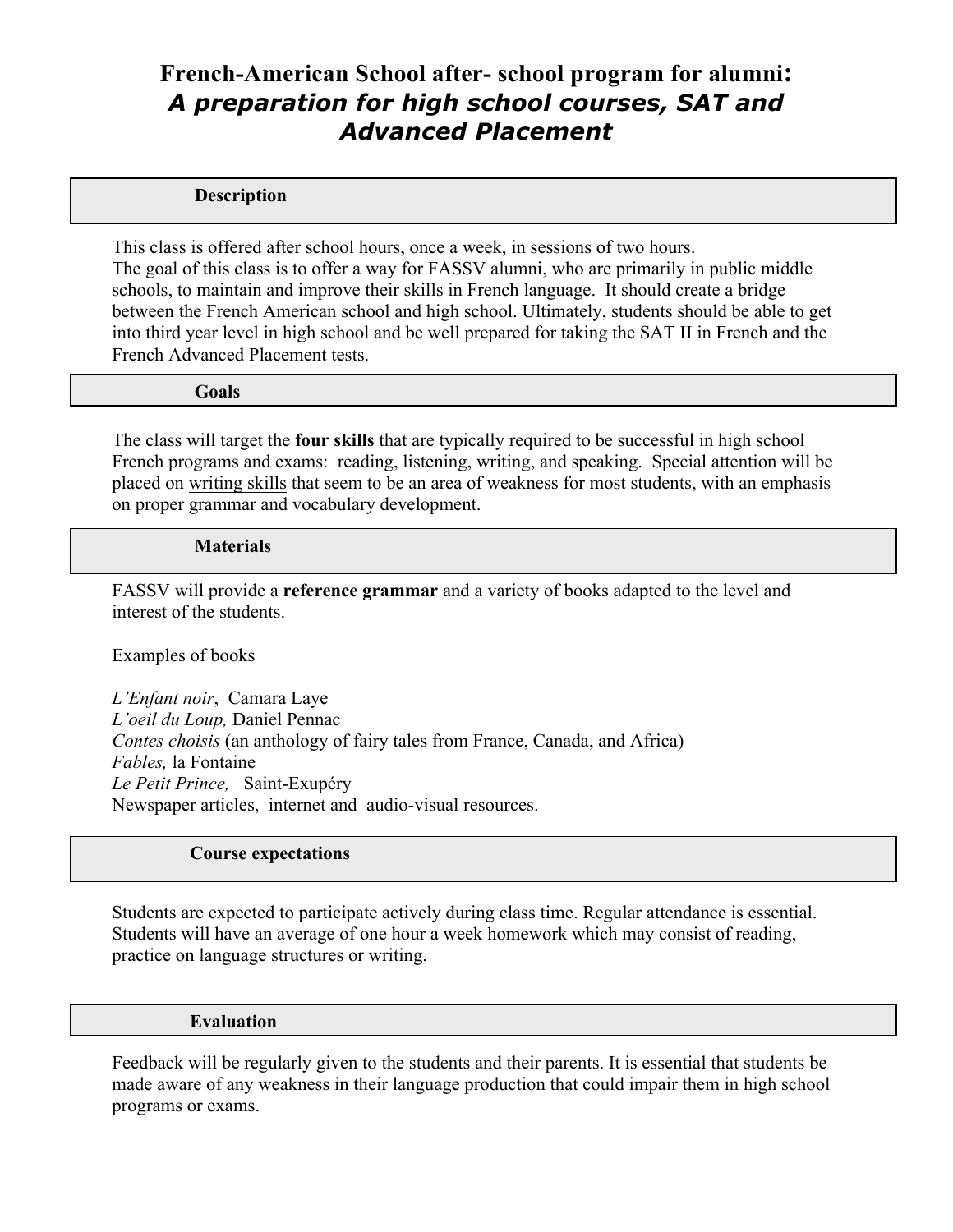## **Skills and competences**

This program enables students to maintain and further their knowledge of the French language through the use of oral communication, reading, and writing activities based on a variety of French literary and media works.

| <b>ORAL</b>                                                                                                                                                                                                                                                                            | <b>COMPETENCES</b>                                                                                                                                                                                                                                                                   |  |  |
|----------------------------------------------------------------------------------------------------------------------------------------------------------------------------------------------------------------------------------------------------------------------------------------|--------------------------------------------------------------------------------------------------------------------------------------------------------------------------------------------------------------------------------------------------------------------------------------|--|--|
| Overall Expectations:<br>Students will listen and respond to<br>broad range of spoken texts and media<br>woks intended for French-speaking<br>audience.                                                                                                                                | explain ideas in small-group<br>discussions, impromptu exchanges,<br>oral presentation, and formal debates<br>compare and comment viewpoints<br>debate issues relating to the topics<br>being studied<br>dramatize a scene from a reading<br>assignment<br>contribute to discussions |  |  |
| <b>READING</b>                                                                                                                                                                                                                                                                         | <b>COMPETENCES</b>                                                                                                                                                                                                                                                                   |  |  |
| Overall Expectations:<br>Students read and demonstrate an<br>understanding of a variety of materials<br>intended for a French-speaking audience.<br>They interpret authentic texts on diverse<br>topics<br>They identify and understand language<br>conventions used in their readings | identify text forms and describe their<br>characteristics<br>understand author's intent<br>critique a text<br>identify and understand stylistic<br>devices<br>recognize and use language<br>conventions                                                                              |  |  |
| <b>WRITING</b>                                                                                                                                                                                                                                                                         | <b>COMPETENCES</b>                                                                                                                                                                                                                                                                   |  |  |
| <b>Overall Expectations</b><br>Students will write clearly, coherently,<br>and persuasively on diverse topics<br>They will use a variety of forms and<br>identify and use appropriate language<br>conventions in their writing                                                         | write multi paragraph texts that<br>include an introduction, the<br>development of ideas, and a<br>conclusion<br>use notes and write summaries<br>write a newspaper article<br>use language in a variety of forms:<br>critiques, letters, advertising etc.                           |  |  |